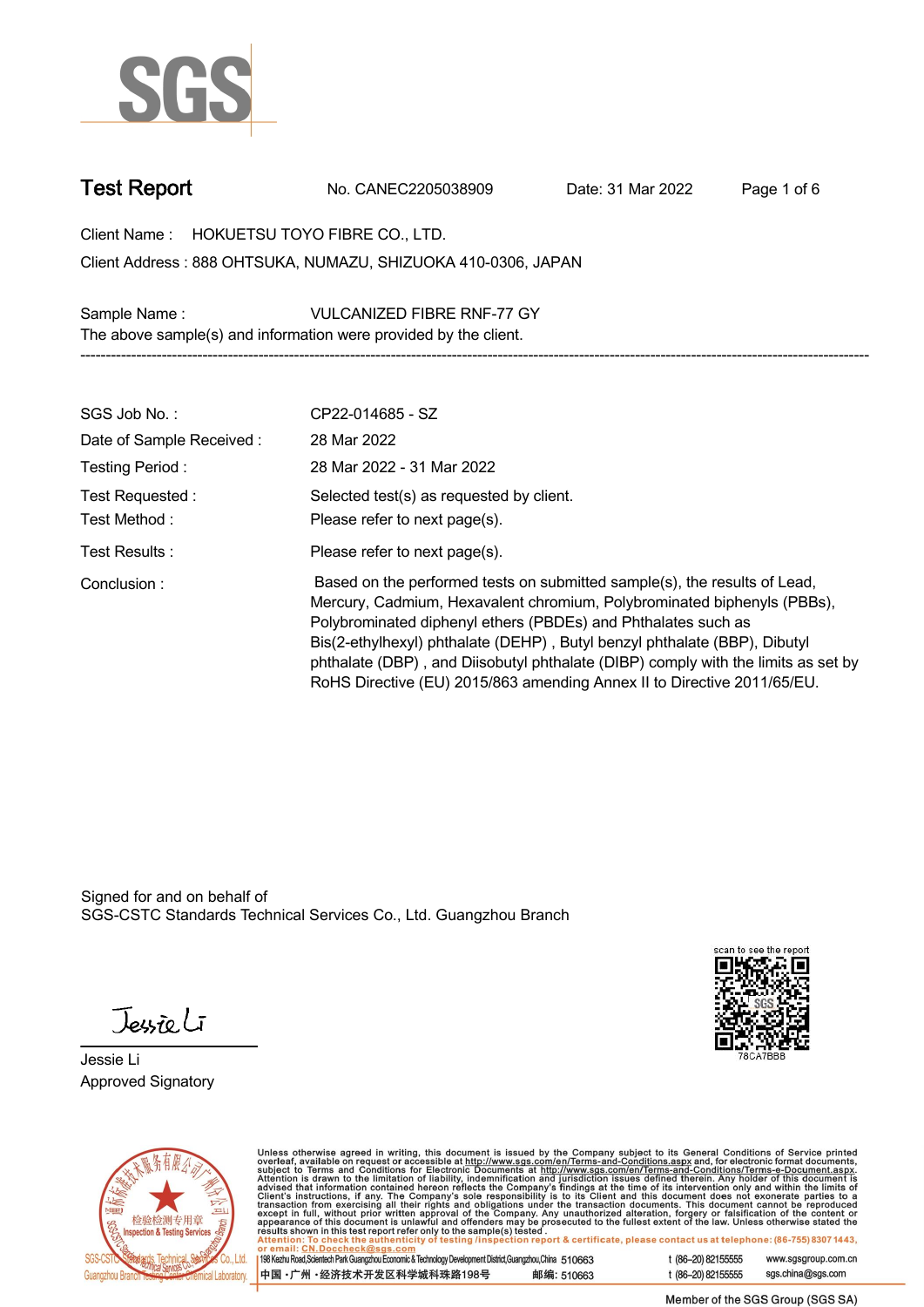

**Test Report. No. CANEC2205038909 . Date: 31 Mar 2022 . Page 2 of 6.**

**Test Results :.**

**Test Part Description : .**

| Specimen No.    | <b>SGS Sample ID</b> | <b>Description</b>  |
|-----------------|----------------------|---------------------|
| SN <sub>1</sub> | CAN22-050389.009     | Gray material sheet |

- **Remarks :.(1) 1 mg/kg = 1 ppm = 0.0001% .**
	- **(2) MDL = Method Detection Limit .**
	- **(3) ND = Not Detected ( < MDL ) .**
	- **(4) "-" = Not Regulated .**

## **RoHS Directive (EU) 2015/863 amending Annex II to Directive 2011/65/EU.**

**Test Method :. With reference to IEC 62321-4:2013+A1:2017, IEC 62321-5:2013, IEC 62321-7-2:2017 , IEC 62321-6:2015 and IEC 62321-8:2017, analyzed by ICP-OES , UV-Vis and GC-MS . .**

| Test Item(s)               | <b>Limit</b> | <u>Unit</u> | <b>MDL</b>                   | 009       |
|----------------------------|--------------|-------------|------------------------------|-----------|
| Cadmium (Cd)               | 100          | mg/kg       | $\overline{c}$               | <b>ND</b> |
| Lead (Pb)                  | 1,000        | mg/kg       | $\overline{2}$               | <b>ND</b> |
| Mercury (Hg)               | 1,000        | mg/kg       | $\overline{2}$               | <b>ND</b> |
| Hexavalent Chromium (CrVI) | 1,000        | mg/kg       | 8                            | <b>ND</b> |
| Sum of PBBs                | 1,000        | mg/kg       | $\overline{\phantom{0}}$     | <b>ND</b> |
| Monobromobiphenyl          |              | mg/kg       | 5                            | <b>ND</b> |
| Dibromobiphenyl            | -            | mg/kg       | 5                            | <b>ND</b> |
| Tribromobiphenyl           | -            | mg/kg       | 5                            | <b>ND</b> |
| Tetrabromobiphenyl         |              | mg/kg       | 5                            | <b>ND</b> |
| Pentabromobiphenyl         | -            | mg/kg       | 5                            | <b>ND</b> |
| Hexabromobiphenyl          |              | mg/kg       | 5                            | <b>ND</b> |
| Heptabromobiphenyl         |              | mg/kg       | 5                            | <b>ND</b> |
| Octabromobiphenyl          | -            | mg/kg       | 5                            | <b>ND</b> |
| Nonabromobiphenyl          |              | mg/kg       | 5                            | <b>ND</b> |
| Decabromobiphenyl          |              | mg/kg       | 5                            | <b>ND</b> |
| Sum of PBDEs               | 1,000        | mg/kg       | $\qquad \qquad \blacksquare$ | <b>ND</b> |
| Monobromodiphenyl ether    |              | mg/kg       | 5                            | <b>ND</b> |
| Dibromodiphenyl ether      |              | mg/kg       | 5                            | <b>ND</b> |
| Tribromodiphenyl ether     | -            | mg/kg       | 5                            | <b>ND</b> |
| Tetrabromodiphenyl ether   |              | mg/kg       | 5                            | <b>ND</b> |
| Pentabromodiphenyl ether   |              | mg/kg       | 5                            | <b>ND</b> |



Unless otherwise agreed in writing, this document is issued by the Company subject to its General Conditions of Service printed overleaf, available on request or accessible at http://www.sgs.com/en/Terms-and-Conditions.as

| or email: CN.Doccheck@sgs.com                                                                                |            |                    |                     |
|--------------------------------------------------------------------------------------------------------------|------------|--------------------|---------------------|
| 198 Kezhu Road,Scientech Park Guangzhou Economic & Technology Development District,Guangzhou,China   51 O663 |            | $(86-20)82155555$  | www.sgsgroup.com.cn |
| 中国 •广州 •经济技术开发区科学城科珠路198号 »                                                                                  | 邮编: 510663 | t (86–20) 82155555 | sgs.china@sgs.com   |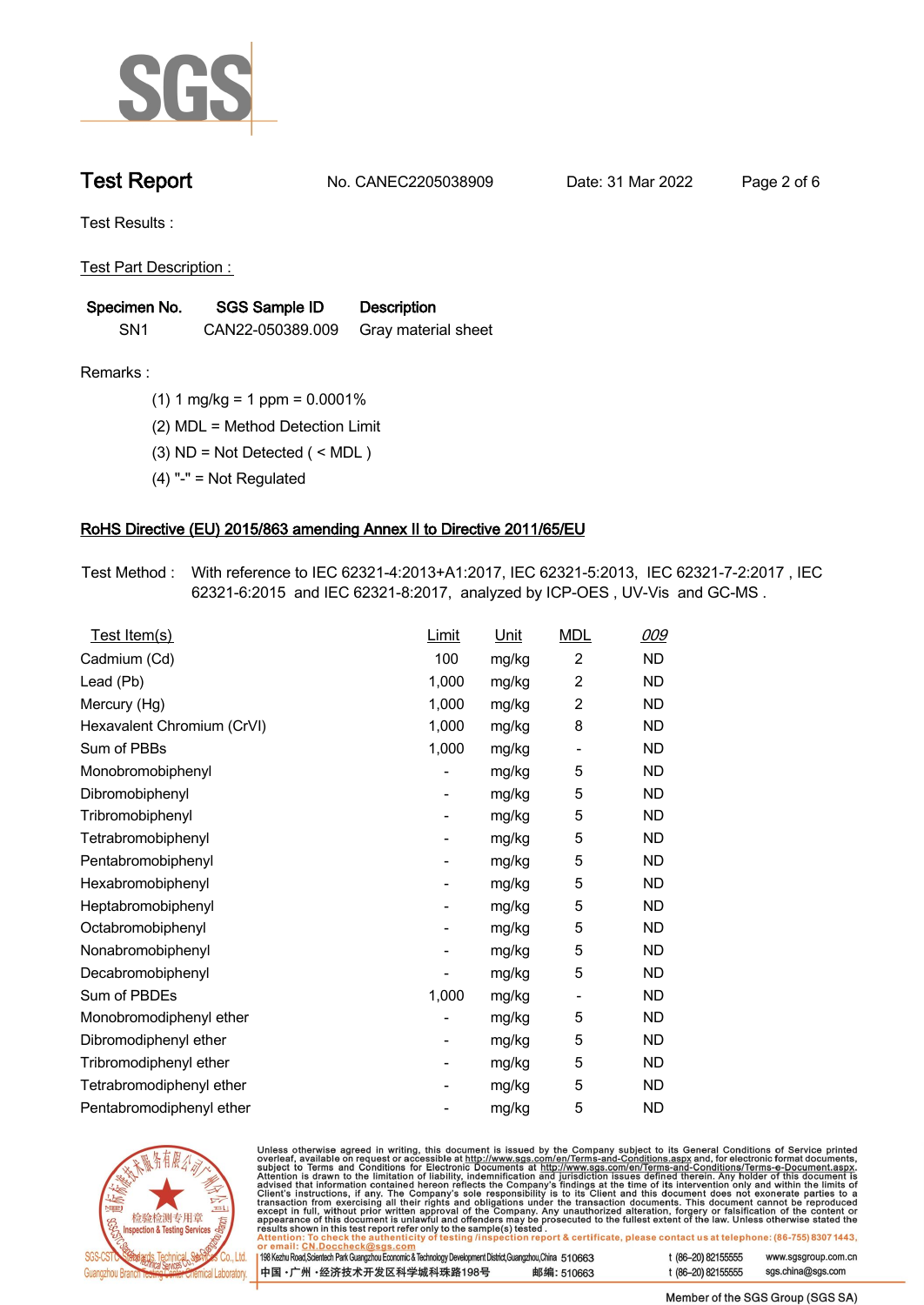

| <b>Test Report</b>                  | No. CANEC2205038909      |             |            | Date: 31 Mar 2022 | Page 3 of 6 |
|-------------------------------------|--------------------------|-------------|------------|-------------------|-------------|
| Test Item(s)                        | Limit                    | <u>Unit</u> | <b>MDL</b> | <u>009</u>        |             |
| Hexabromodiphenyl ether             | ٠                        | mg/kg       | 5          | <b>ND</b>         |             |
| Heptabromodiphenyl ether            | ٠                        | mg/kg       | 5          | <b>ND</b>         |             |
| Octabromodiphenyl ether             | $\overline{\phantom{a}}$ | mg/kg       | 5          | <b>ND</b>         |             |
| Nonabromodiphenyl ether             | $\overline{\phantom{a}}$ | mg/kg       | 5          | <b>ND</b>         |             |
| Decabromodiphenyl ether             | -                        | mg/kg       | 5          | <b>ND</b>         |             |
| Dibutyl phthalate (DBP)             | 1.000                    | mg/kg       | 50         | <b>ND</b>         |             |
| Butyl benzyl phthalate (BBP)        | 1.000                    | mg/kg       | 50         | <b>ND</b>         |             |
| Bis (2-ethylhexyl) phthalate (DEHP) | 1.000                    | mg/kg       | 50         | <b>ND</b>         |             |
| Diisobutyl Phthalates (DIBP)        | 1.000                    | mg/kg       | 50         | ND                |             |

### **Notes :.**

**(1) The maximum permissible limit is quoted from RoHS Directive (EU) 2015/863.**

**(2) IEC 62321 series is equivalent to EN 62321 series**

**https://www.cenelec.eu/dyn/www/f?p=104:30:1742232870351101::::FSP\_ORG\_ID,FSP\_LANG\_ID:12586 37,25**

**(3) The restriction of DEHP, BBP, DBP and DIBP shall apply to medical devices, including in vitro medical devices, and monitoring and control instruments, including industrial monitoring and control instruments, from 22 July 2021..**



Unless otherwise agreed in writing, this document is issued by the Company subject to its General Conditions of Service printed<br>overleaf, available on request or accessible at http://www.sgs.com/en/Terms-and-Conditions.as

| 198 Kezhu Road,Scientech Park Guangzhou Economic & Technology Development District,Guangzhou,China 510663 |            |  |
|-----------------------------------------------------------------------------------------------------------|------------|--|
| 中国 •广州 •经济技术开发区科学城科珠路198号                                                                                 | 邮编: 510663 |  |

www.sgsgroup.com.cn

t (86-20) 82155555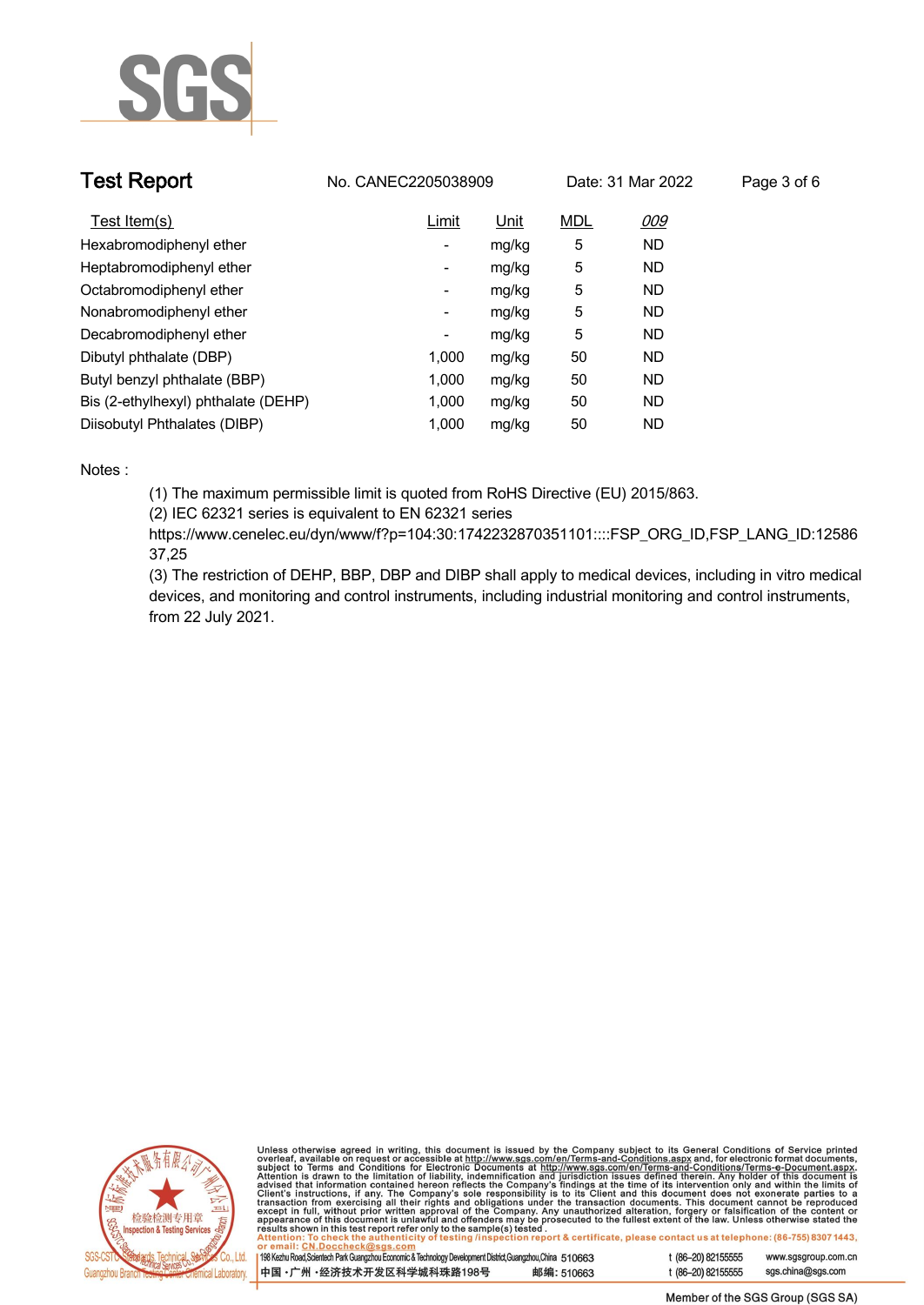

**Test Report. No. CANEC2205038909 . Date: 31 Mar 2022 . Page 4 of 6.**

## **ATTACHMENTS Pb/Cd/Hg/Cr6+/PBBs/PBDEs Testing Flow Chart**

**1) These samples were dissolved totally by pre -conditioning method according to below flow chart. (Cr6+ and PBBs/PBDEs test method excluded ).**





Unless otherwise agreed in writing, this document is issued by the Company subject to its General Conditions of Service printed<br>overleaf, available on request or accessible at http://www.sgs.com/en/Terms-and-Conditions.as

| 198 Kezhu Road,Scientech Park Guangzhou Economic & Technology Development District,Guangzhou,China 510663 |            |
|-----------------------------------------------------------------------------------------------------------|------------|
| 中国 •广州 •经济技术开发区科学城科珠路198号                                                                                 | 邮编: 510663 |

t (86-20) 82155555 sas.china@sas.com

www.sgsgroup.com.cn

t (86-20) 82155555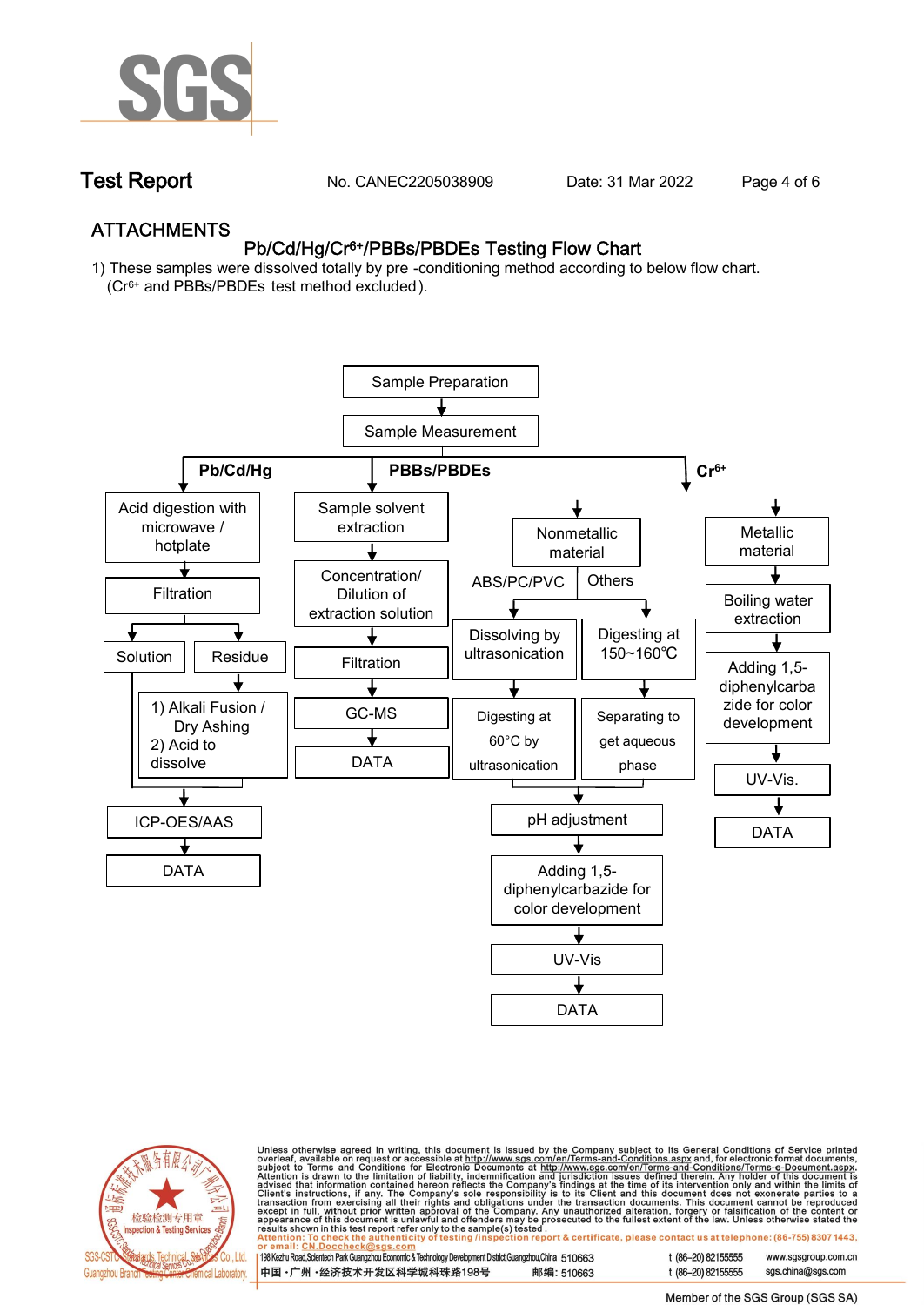

**Test Report. No. CANEC2205038909 . Date: 31 Mar 2022 . Page 5 of 6.**

# **ATTACHMENTS Phthalates Testing Flow Chart**





Unless otherwise agreed in writing, this document is issued by the Company subject to its General Conditions of Service printed<br>overleaf, available on request or accessible at http://www.sgs.com/en/Terms-and-Conditions.as

| <u>UI CIIIAII. CN.DUCCIICCRIWSUS.COIII</u>                                                                |            |
|-----------------------------------------------------------------------------------------------------------|------------|
| 198 Kezhu Road,Scientech Park Guangzhou Economic & Technology Development District,Guangzhou,China 510663 |            |
| 中国 •广州 •经济技术开发区科学城科珠路198号                                                                                 | 邮编: 510663 |

t (86-20) 82155555 www.sgsgroup.com.cn t (86-20) 82155555 sgs.china@sgs.com